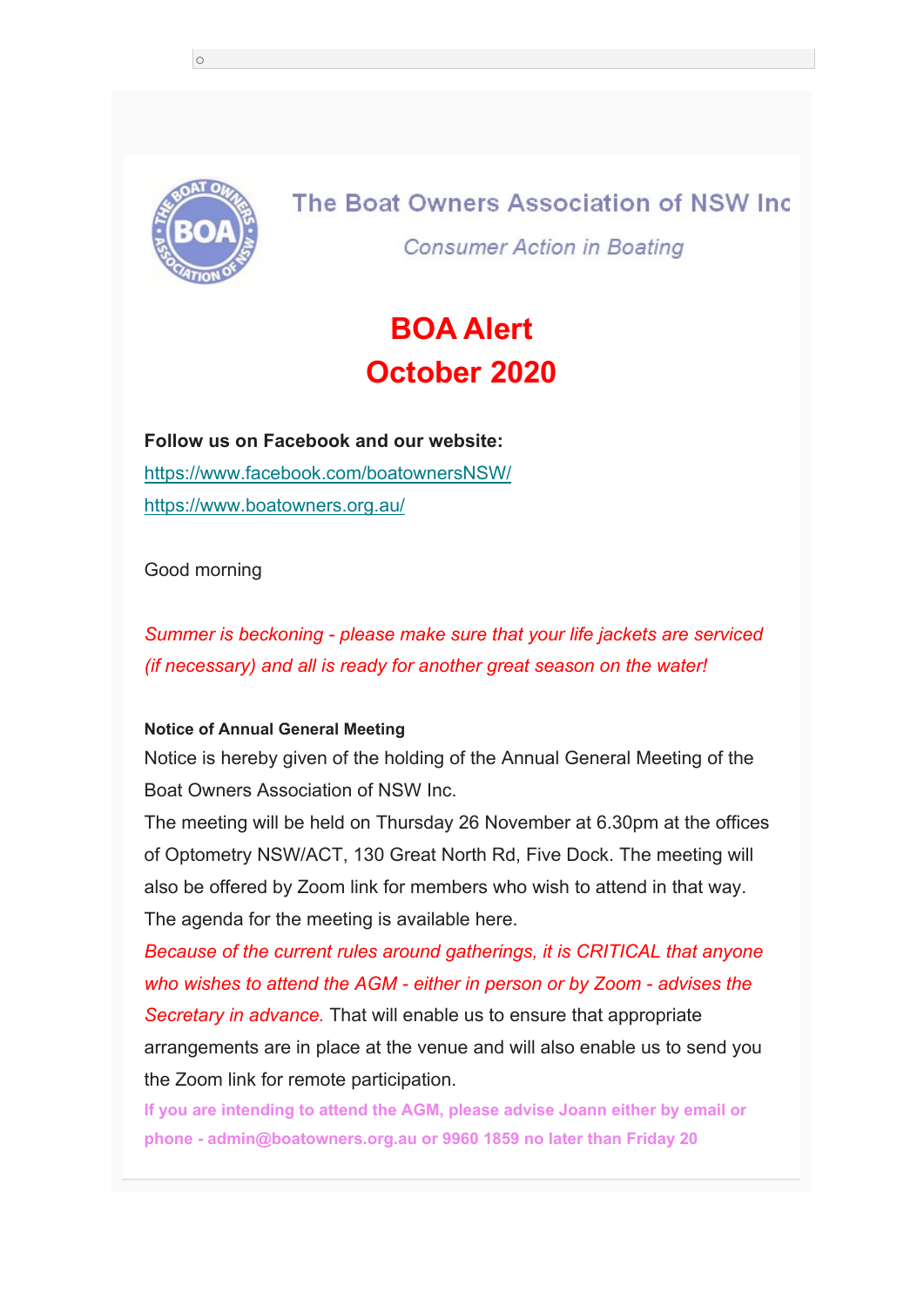#### **November.**



### **End Of Life Vessels**

Committee members David Lee and David Miles have been spearheading efforts by the BOA to bring more structure and clarity to the very vexed issue of vessels which are nearing (or

have reached) the end of their useable lives.

Discussions have commenced with government - we'll keep you informed.

## **Float-free EPIRBs**

AMSA has announced new requirements for EPIRBS commencing 1 January 2021. This safety alert aims to raise awareness of the need for owners, operators, masters and crew of certain domestic commercial vessels (DCVs) to install a float-free emergency position indicating radio beacon (EPIRB) before 1 January 2021.

You will need to install a float-free EPIRB if your vessel is operating more than two nautical miles from land and:

- is more than 12 m in length, or
- is between 7.5 m and 12 m in length with no level-flotation fitted, and operating in B or C waters
- For full details click here



#### **Trailer Boat Owners - Great News on Membership!**

In response to representations from members, the Association has agreed to reduce membership fees for owners of trailer

boats to just \$25/year! If you know a trailer boat owner, please pass on the good news - and invite them to join! Just go to www.boatowners.org.au or call Joann on 9960 1859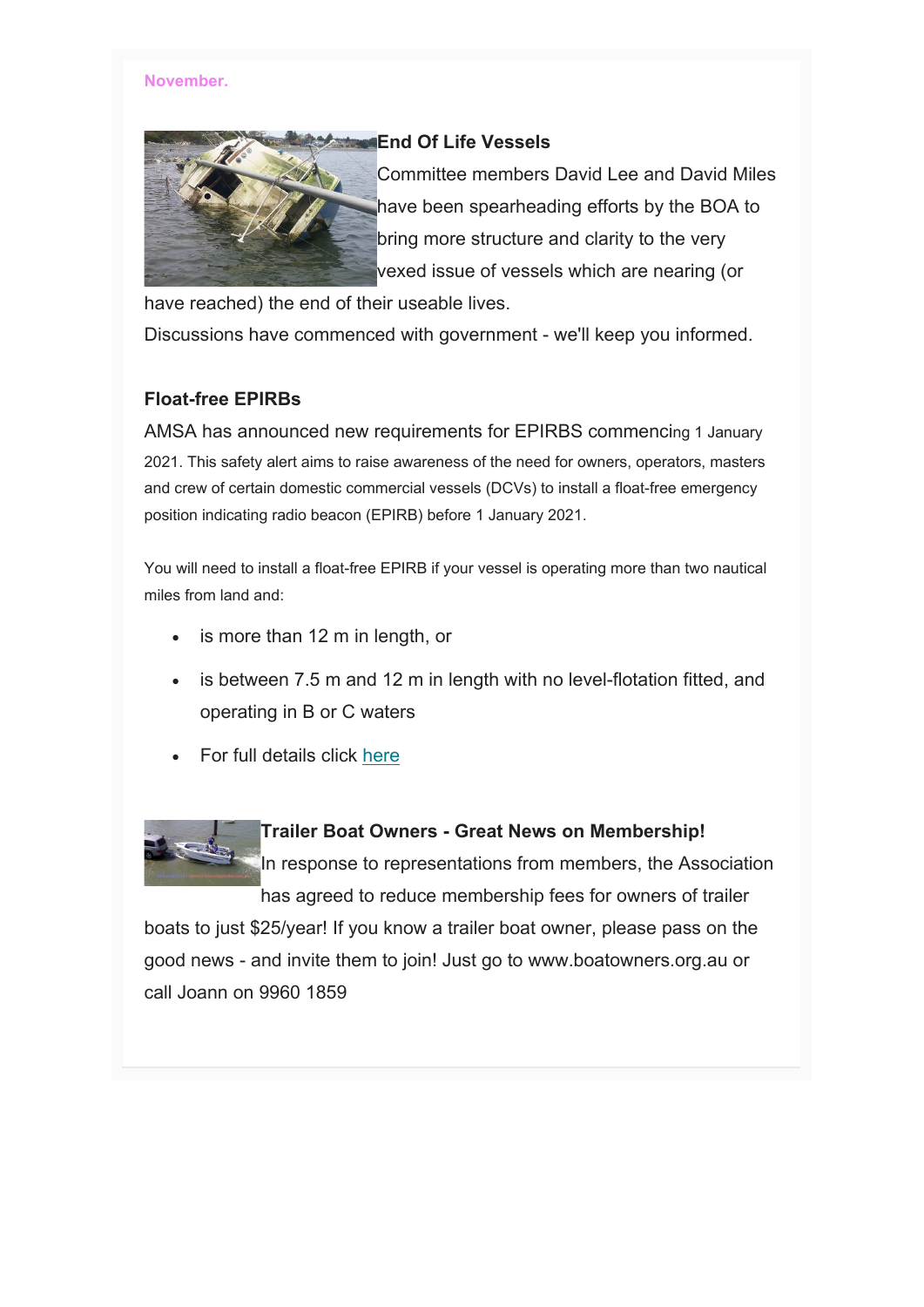

# *What has your BOA been up to recently?*

Some of the activities and interventions that the Association is making on your behalf:

# Review of the Regional Boating Advisory Groups

(RBAGs) - Roads & Maritime are revising the way RBAGs function. the BOA is involved in discussions to ensure that local boating communities continue to have an effective voice in government decision making

- Moorings & end-of-life vessels RMS is about to release a discussion paper on how end-of-life vessels should be dealt with. The BOA has been involved in the preliminary discussions and will have a significant contribution to make once the paper is released. Afloat has also carried a letter from the BOA on this topic.
- Boat trailer parking bans the previously mentioned North Sydney Council has instituted a formal review of its trailer parking policy & the BOA has made a comprehensive submission. The Association is also in contact with the Minister's office with a view to having changes made to the trailer parking regulations
- The Association has applied to become a member of the Maritime Advisory Commission - we should know the outcome of that application in October.
- The Association has also made submissions on:
	- o Yarra Bay passenger terminal
	- o Upgrade of the Manly Boatshed
	- o Batemans Bay boat ramp

Is there more that you would like the Association to be addressing? Contact us through our Secretary, Joann McKay on 02 9960 1859 or admin@boatowners.org.au

## **Members - what can you do for your Association?**

Introduction

**Introduce a new member -** *they can join and pay online!* An organisation like the BOA thrives on its diversity of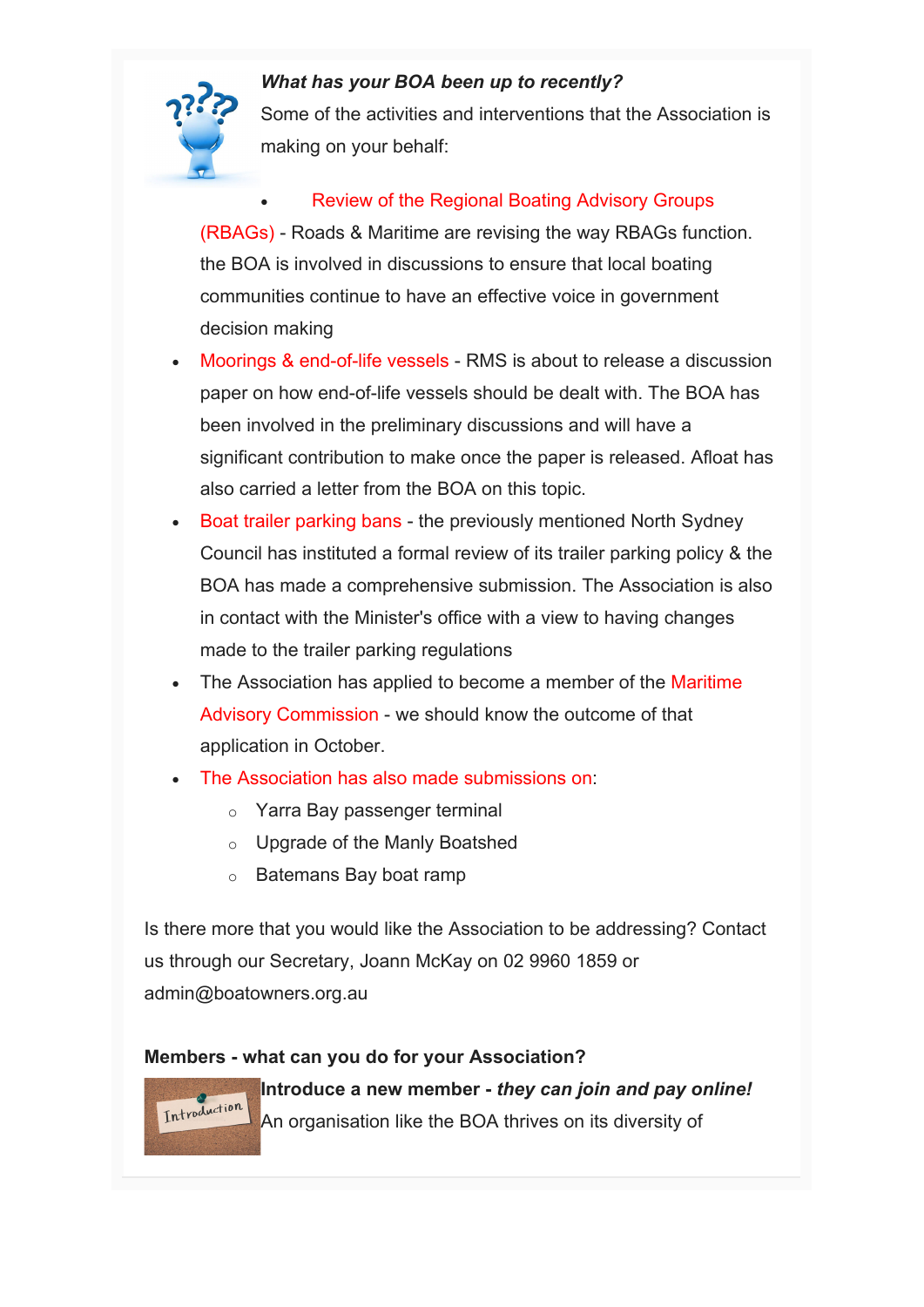membership. The more members we have, the more effective we are when addressing issues with our affiliate organisations, government and the bureaucracy. *If you have a friend who is also a boatie, why not introduce him/her to the BOA?* The more members we have, the stronger our voice! Just go to www.boatowners.org.au to find out more or call 9960 1859.

## **Committee Contacts**

The following list shows members appointed to the BOA Committee at its AGM in November 2019, plus members added to the Committee since then. Also included are members who represent BOA in various regions.

| <b>Surname</b><br><b>Management</b> |              |      | Code Mobile | <b>Email</b>                                  |
|-------------------------------------|--------------|------|-------------|-----------------------------------------------|
| President<br>McKinnon               |              |      |             | Andrew 2046 0412 401 102 andrew@oaansw.com.au |
| Vice-President<br>de Jong           | Chris        | 2069 |             | 0402 038 171 c.dejong@bigpond.com             |
| Secretary/Treasur                   |              |      |             |                                               |
| er<br>McKay                         | Joann        | 2088 |             | 0421 118 887 boansw@iprimus.com.au            |
| <b>Committee:</b>                   |              |      |             |                                               |
| Dennis                              | <b>Bruce</b> | 2065 |             | 0412 283 114 bruce dennis7@yahoo.com.au       |
| Lee                                 | David        | 2073 |             | 0411 223 876 $dj. lee$ @optusnet.com.au       |
| Miles                               | David        | 1750 |             | 0403 115 010 $d$ gtmiles@gmail.com            |
| Coates                              | Stephen 2088 |      |             | 0411 362 436 stephenmcoates@gmail.com         |
| Geddes                              | Mitch        | 2108 |             | 0412 894 304 glades.bay@bigpond.com           |
| Frost                               | David        | 2540 |             | 0414 543 602 david@delmech.com.au             |
| <b>New</b>                          |              |      |             |                                               |
| <b>Appointments</b><br>Scrivener    | Ian          | 2077 |             | 0404 464 308 $boa@zilogy.asia$                |
| Wyeth                               | Chris        | 2099 |             | 0417 206 226 chris@natlmarine.com.au          |
| Childs                              | Rod          | 2093 |             | 0410 358 138 $rod1950@tpg.com.au$             |